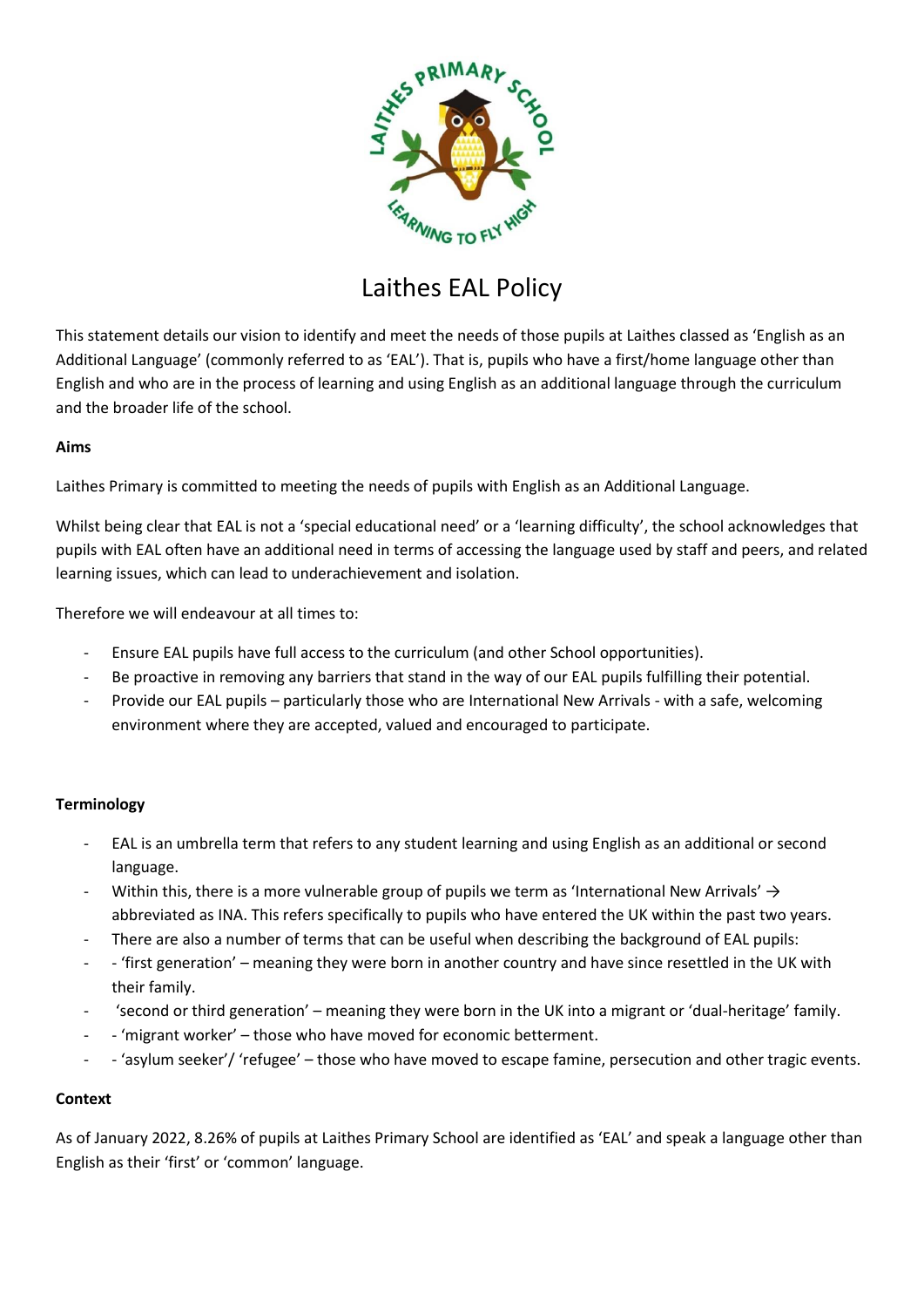# **Key Principles**

For citizens and residents of the UK, acquisition of the English language is crucial to the fulfilling of academic potential/raising of economic prospects and being included in the daily life of the school community, and wider public society.

- EAL pupils will take approximately  $5 7$  years of English-speaking education to acquire academically-fluent English. This will occur naturally through a nurturing immersion rather than segregated intervention. The rate of acquisition can be maximised but not necessarily accelerated.
- EAL pupils have a temporary additional need which is primarily language acquisition it is separate/distinct from typical additional needs but with crossover points. EAL pupils are not automatically SEN or 'special educational needs', and should not be labelled/treated in this way.
- EAL pupils are not automatically 'lower ability' and should not be labelled / treated in this way.
- EAL pupils will have potential strengths as well as additional needs.
- There is a social-emotional and cultural dimension to catering for the needs of EAL pupils

# **Roles and Responsibilities**

There is a collective responsibility, held by all staff, to identify and remove barriers that stand in the way of our EAL pupils' achievement and inclusion. Currently the designated 'EAL Co-ordinator' is the SENCO, Mrs Gunn, who oversees development and day-to-day coordination of EAL provision.

Responsibilities of the designated 'EAL Coordinator' include:

- Identifying incoming EAL pupils, with support of the Staff Team.
- Bringing the presence and needs of current EAL pupils to the attention of colleagues.
- Responding to requests for information about EAL pupils.
- Ensuring that E.A.L. pupils are integrated into classes and have full access to the curriculum.
- Maintaining a register of EAL pupils.

# **Approach to Teaching & Learning**

- Most teachers will encounter pupils who do not use English as their first language at some stage. To be successful, we will have to nurture language development - as well as teaching our subject.
- Teacher may encounter pupils from other countries who will often have very different educational experiences in terms of length & focus and style of previous learning. To be successful, we will have coach pupils in how to learn - as well as teaching the specific area of learning.
- Potentially, every teacher will encounter pupils who having moved countries are undergoing the challenge and stress of social integration. To be successful, we will have to build stable and productive social groups – as well as teaching our subject.

## **Placement**

We recognise that EAL pupils, who may be new to English and to the UK, need support and stability as they start school.

Without exception, we recognise that EAL pupils:

- Have a right to a full timetable, with equal access to the whole curriculum.
- Are best placed in groups with fluent English speakers who will provide them with good models of language.
- Should be seen in line with their intellectual/cognitive abilities first, language and literacy skills second.